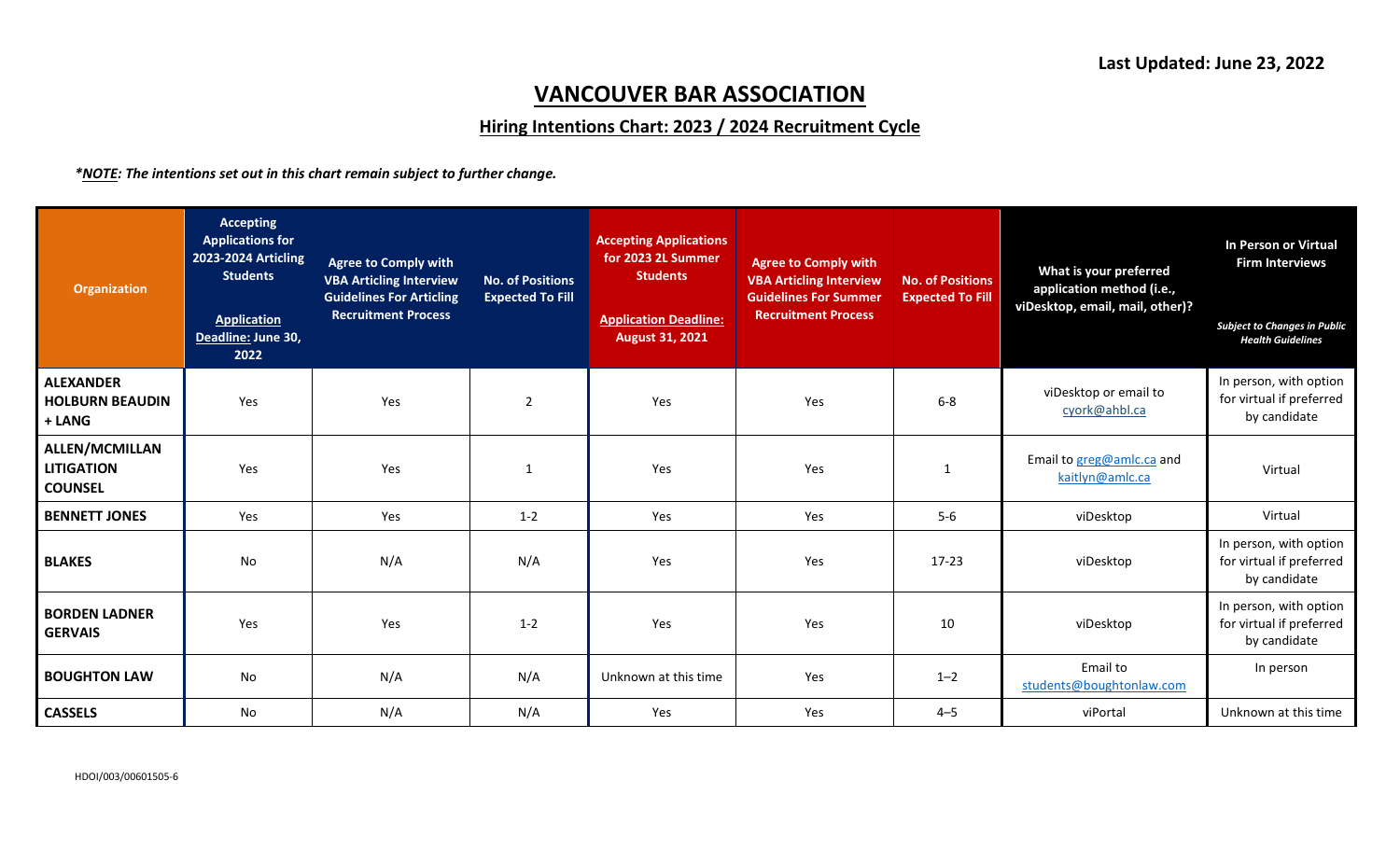| <b>Organization</b>                           | <b>Accepting</b><br><b>Applications for</b><br>2023-2024 Articling<br><b>Students</b><br><b>Application</b><br>Deadline: June 30,<br>2022 | <b>Agree to Comply with</b><br><b>VBA Articling Interview</b><br><b>Guidelines For Articling</b><br><b>Recruitment Process</b> | <b>No. of Positions</b><br><b>Expected To Fill</b>                                    | <b>Accepting Applications</b><br>for 2023 2L Summer<br><b>Students</b><br><b>Application Deadline:</b><br><b>August 31, 2021</b> | <b>Agree to Comply with</b><br><b>VBA Articling Interview</b><br><b>Guidelines For Summer</b><br><b>Recruitment Process</b> | <b>No. of Positions</b><br><b>Expected To Fill</b>                                                     | What is your preferred<br>application method (i.e.,<br>viDesktop, email, mail, other)? | In Person or Virtual<br><b>Firm Interviews</b><br><b>Subject to Changes in Public</b><br><b>Health Guidelines</b> |
|-----------------------------------------------|-------------------------------------------------------------------------------------------------------------------------------------------|--------------------------------------------------------------------------------------------------------------------------------|---------------------------------------------------------------------------------------|----------------------------------------------------------------------------------------------------------------------------------|-----------------------------------------------------------------------------------------------------------------------------|--------------------------------------------------------------------------------------------------------|----------------------------------------------------------------------------------------|-------------------------------------------------------------------------------------------------------------------|
| <b>CLARK WILSON</b>                           | <b>No</b>                                                                                                                                 | N/A                                                                                                                            | N/A                                                                                   | Yes                                                                                                                              | Yes                                                                                                                         | 8                                                                                                      | viDesktop                                                                              | In person                                                                                                         |
| <b>CLYDE &amp; CO.</b>                        | No                                                                                                                                        | N/A                                                                                                                            | N/A                                                                                   | Yes                                                                                                                              | Yes                                                                                                                         | $1 - 2$                                                                                                | Email to<br>vanessa.reakes@clydeco.ca                                                  | In person                                                                                                         |
| <b>DENTONS</b>                                | No                                                                                                                                        | N/A                                                                                                                            | N/A                                                                                   | Yes                                                                                                                              | Yes                                                                                                                         | $3 - 5$                                                                                                | viDesktop                                                                              | In person, with option<br>for virtual if preferred<br>by candidate                                                |
| <b>DEPARTMENT OF</b><br><b>JUSTICE CANADA</b> | Yes                                                                                                                                       | Yes                                                                                                                            | Unknown                                                                               | Yes                                                                                                                              | Yes                                                                                                                         | Unknown                                                                                                | viDesktop                                                                              | Virtual                                                                                                           |
| <b>DLA PIPER</b>                              | No                                                                                                                                        | N/A                                                                                                                            | N/A                                                                                   | Yes                                                                                                                              | Yes                                                                                                                         | $7 - 8$                                                                                                | viDesktop                                                                              | Unknown at this time                                                                                              |
| <b>DOLDEN WALLACE</b><br><b>FOLICK</b>        | Yes                                                                                                                                       | Yes                                                                                                                            | $\overline{2}$                                                                        | Yes                                                                                                                              | Yes                                                                                                                         | $\overline{2}$                                                                                         | viDesktop                                                                              | Virtual                                                                                                           |
| <b>ECOJUSTICE</b>                             | Yes                                                                                                                                       | Yes                                                                                                                            | 4 across Canada<br>(1 in Vancouver, 1<br>in Calgary, 1 in<br>Ottawa, 1 in<br>Toronto) | Yes                                                                                                                              | Yes                                                                                                                         | 5 across Canada<br>(1 in Vancouver,<br>1 in Calgary, 1 in<br>Ottawa, 1 in<br>Toronto, 1 in<br>Halifax) | Via company website:<br>https://ecojustice.ca/join-our-<br>team/                       | Virtual                                                                                                           |
| <b>EDWARDS KENNY &amp;</b><br><b>BRAY</b>     | Unknown                                                                                                                                   | Yes                                                                                                                            | $0 - 2$                                                                               | Yes                                                                                                                              | Yes                                                                                                                         | $2 - 3$                                                                                                | Email to swashbern@ekb.com                                                             | In-person and virtual                                                                                             |
| <b>FARRIS</b>                                 | No                                                                                                                                        | N/A                                                                                                                            | N/A                                                                                   | Yes                                                                                                                              | Yes                                                                                                                         | 6                                                                                                      | viDesktop                                                                              | Unknown at this time                                                                                              |
| <b>FASKEN</b>                                 | <b>No</b>                                                                                                                                 | N/A                                                                                                                            | N/A                                                                                   | Yes                                                                                                                              | Yes                                                                                                                         | 10                                                                                                     | viDesktop                                                                              | Unknown at this time                                                                                              |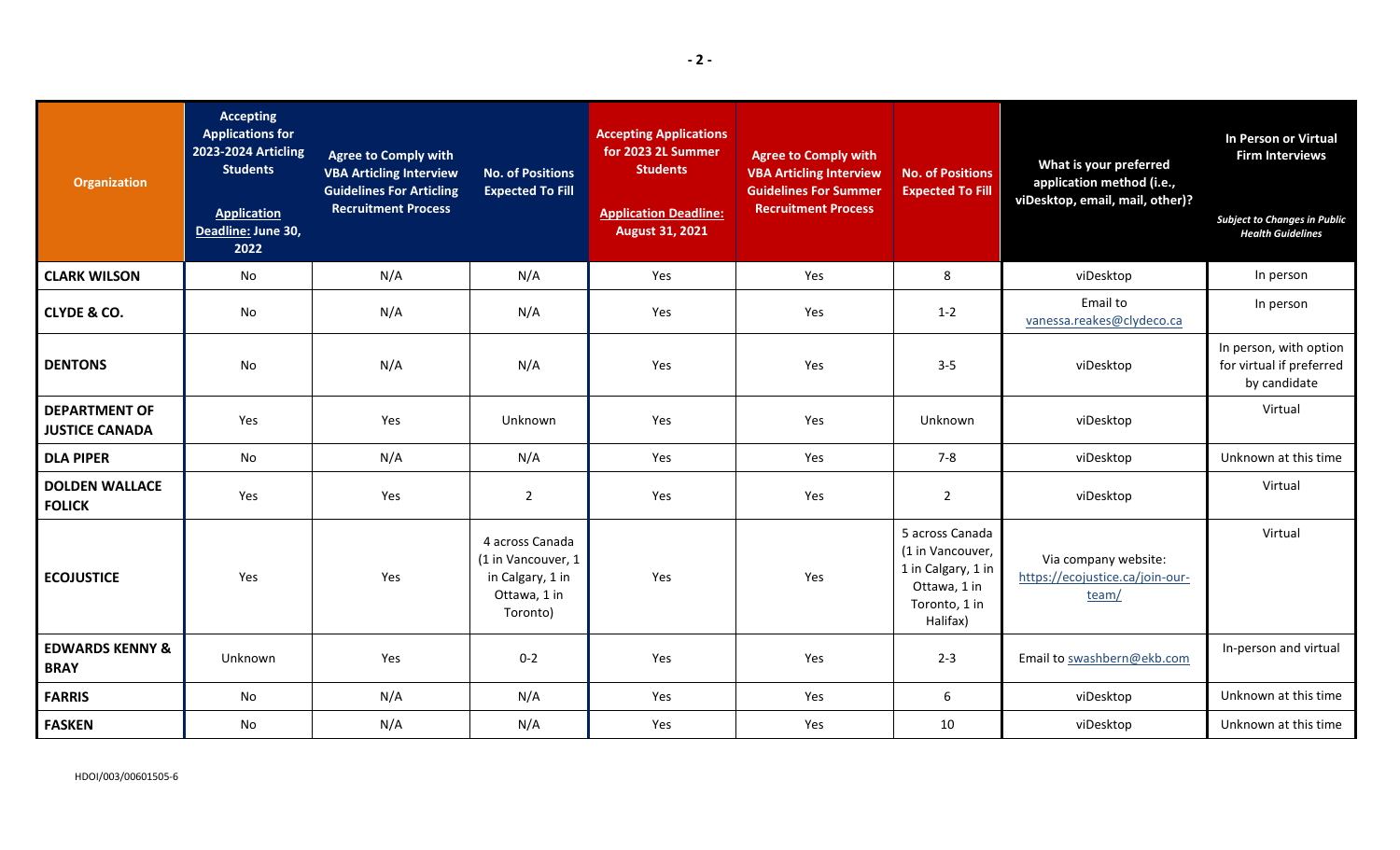| <b>Organization</b>                         | <b>Accepting</b><br><b>Applications for</b><br>2023-2024 Articling<br><b>Students</b><br><b>Application</b><br>Deadline: June 30,<br>2022 | <b>Agree to Comply with</b><br><b>VBA Articling Interview</b><br><b>Guidelines For Articling</b><br><b>Recruitment Process</b> | <b>No. of Positions</b><br><b>Expected To Fill</b> | <b>Accepting Applications</b><br>for 2023 2L Summer<br><b>Students</b><br><b>Application Deadline:</b><br><b>August 31, 2021</b> | <b>Agree to Comply with</b><br><b>VBA Articling Interview</b><br><b>Guidelines For Summer</b><br><b>Recruitment Process</b> | <b>No. of Positions</b><br><b>Expected To Fill</b> | What is your preferred<br>application method (i.e.,<br>viDesktop, email, mail, other)? | In Person or Virtual<br><b>Firm Interviews</b><br><b>Subject to Changes in Public</b><br><b>Health Guidelines</b> |
|---------------------------------------------|-------------------------------------------------------------------------------------------------------------------------------------------|--------------------------------------------------------------------------------------------------------------------------------|----------------------------------------------------|----------------------------------------------------------------------------------------------------------------------------------|-----------------------------------------------------------------------------------------------------------------------------|----------------------------------------------------|----------------------------------------------------------------------------------------|-------------------------------------------------------------------------------------------------------------------|
| <b>GOWLING WLG</b>                          | Unknown                                                                                                                                   | Yes                                                                                                                            | $1 - 2$                                            | Yes                                                                                                                              | Yes                                                                                                                         | $5-6$                                              | viDesktop                                                                              | In person                                                                                                         |
| <b>GUDMUNDSETH</b><br><b>MICHELSON</b>      | Yes                                                                                                                                       | Yes                                                                                                                            | $\mathbf{1}$                                       | Yes                                                                                                                              | Yes                                                                                                                         | $\mathbf{1}$                                       | viDesktop                                                                              | In person, with option<br>for virtual if preferred<br>by candidate                                                |
| <b>GUILD YULE</b>                           | Yes                                                                                                                                       | Yes                                                                                                                            | $1 - 3$                                            | Yes                                                                                                                              | Yes                                                                                                                         | $\overline{2}$                                     | Email to careers@guildyule.com                                                         | Unknown at this time                                                                                              |
| <b>HARPER GREY</b>                          | Yes                                                                                                                                       | Yes                                                                                                                            | $3 - 4$                                            | Yes                                                                                                                              | Yes                                                                                                                         | 4                                                  | viDesktop                                                                              | In person                                                                                                         |
| <b>HARRIS AND CO.</b>                       | Yes                                                                                                                                       | Yes                                                                                                                            | $1 - 2$                                            | Yes                                                                                                                              | Yes                                                                                                                         | $1 - 2$                                            | viDesktop / email to<br>applications@harrisco.com                                      | In person                                                                                                         |
| <b>HUNTER LITIGATION</b><br><b>CHAMBERS</b> | Yes                                                                                                                                       | Yes                                                                                                                            | $1 - 2$                                            | Yes                                                                                                                              | Yes                                                                                                                         | $1 - 2$                                            | Email to<br>lgreen@litigationchambers.com                                              | In person and virtual                                                                                             |
| <b>JURISTES POWER</b><br><b>LAW</b>         | Yes                                                                                                                                       | Yes                                                                                                                            | 1                                                  | Yes                                                                                                                              | Yes                                                                                                                         | $\mathbf{1}$                                       | viDesktop                                                                              | Virtual                                                                                                           |
| <b>KOFFMAN KALEF</b>                        | No                                                                                                                                        | N/A                                                                                                                            | N/A                                                | No                                                                                                                               | N/A                                                                                                                         | N/A                                                | N/A                                                                                    | N/A                                                                                                               |
| <b>KPMG LAW</b>                             | Yes                                                                                                                                       | Yes                                                                                                                            | $\mathbf{1}$                                       | Yes                                                                                                                              | Yes                                                                                                                         | $1 - 2$                                            | viDesktop                                                                              | In person and virtual                                                                                             |
| <b>LAWSON LUNDELL</b>                       | No                                                                                                                                        | N/A                                                                                                                            | N/A                                                | Yes                                                                                                                              | Yes                                                                                                                         | 14                                                 | viDesktop or email to<br>ajackson@lawsonlundell.com                                    | In person, with option<br>for virtual if preferred<br>by candidate                                                |
| <b>LEGACY TAX &amp;</b><br><b>TRUST</b>     | Yes                                                                                                                                       | Yes                                                                                                                            | 1                                                  | No                                                                                                                               | N/A                                                                                                                         | N/A                                                | viDesktop                                                                              | In person                                                                                                         |
| <b>LINDSAY KENNEY</b>                       | Yes                                                                                                                                       | Yes                                                                                                                            | $\overline{2}$                                     | <b>No</b>                                                                                                                        | N/A                                                                                                                         | N/A                                                | Did not answer                                                                         | In person                                                                                                         |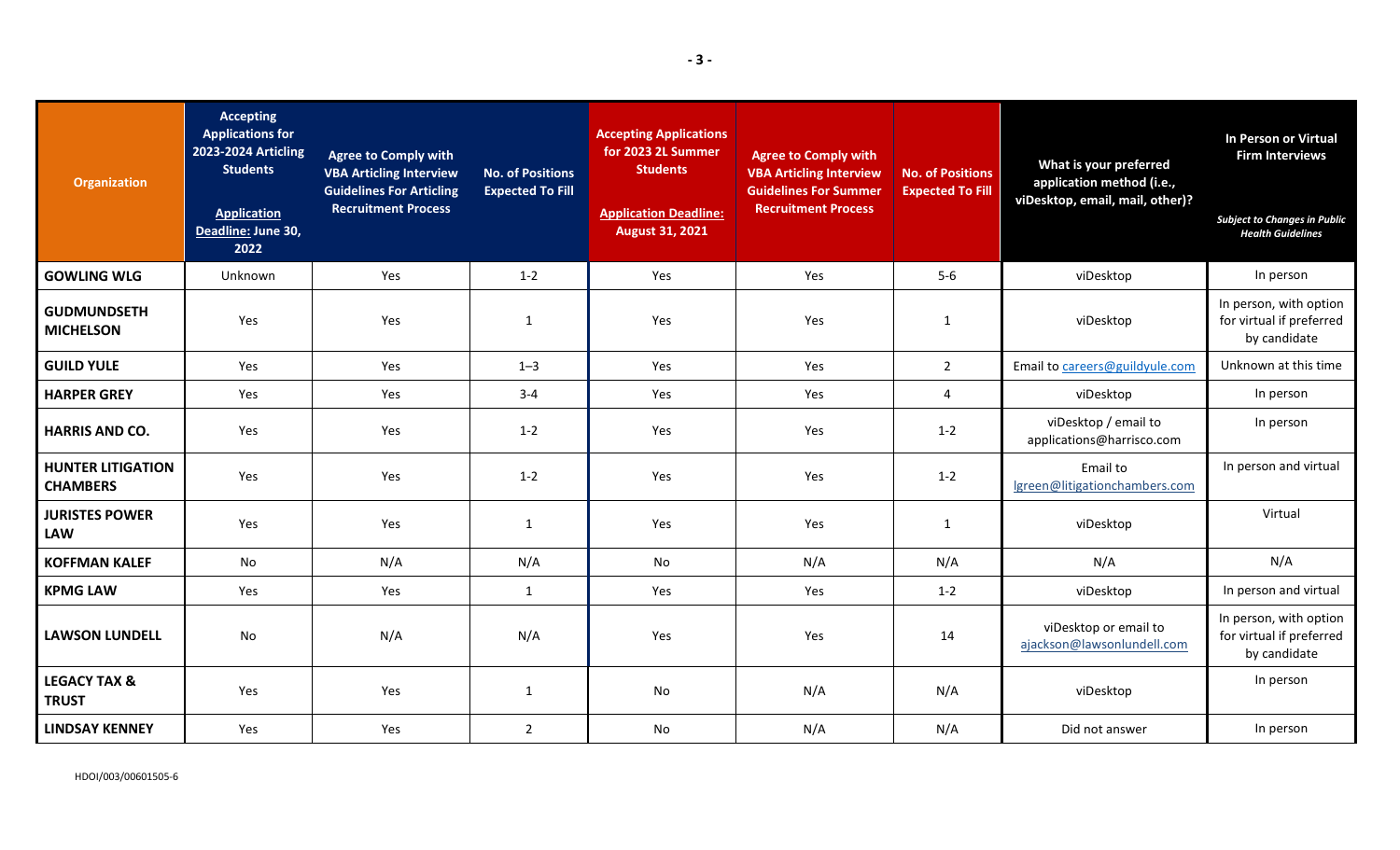| <b>Organization</b>                     | <b>Accepting</b><br><b>Applications for</b><br>2023-2024 Articling<br><b>Students</b><br><b>Application</b><br>Deadline: June 30,<br>2022 | <b>Agree to Comply with</b><br><b>VBA Articling Interview</b><br><b>Guidelines For Articling</b><br><b>Recruitment Process</b> | <b>No. of Positions</b><br><b>Expected To Fill</b> | <b>Accepting Applications</b><br>for 2023 2L Summer<br><b>Students</b><br><b>Application Deadline:</b><br><b>August 31, 2021</b> | <b>Agree to Comply with</b><br><b>VBA Articling Interview</b><br><b>Guidelines For Summer</b><br><b>Recruitment Process</b> | <b>No. of Positions</b><br><b>Expected To Fill</b> | What is your preferred<br>application method (i.e.,<br>viDesktop, email, mail, other)?  | In Person or Virtual<br><b>Firm Interviews</b><br><b>Subject to Changes in Public</b><br><b>Health Guidelines</b> |
|-----------------------------------------|-------------------------------------------------------------------------------------------------------------------------------------------|--------------------------------------------------------------------------------------------------------------------------------|----------------------------------------------------|----------------------------------------------------------------------------------------------------------------------------------|-----------------------------------------------------------------------------------------------------------------------------|----------------------------------------------------|-----------------------------------------------------------------------------------------|-------------------------------------------------------------------------------------------------------------------|
| <b>MACKENZIE</b><br><b>FUJISAWA</b>     | Yes                                                                                                                                       | Yes                                                                                                                            | $\mathbf{1}$                                       | Unknown at this time                                                                                                             | Yes                                                                                                                         | $0 - 1$                                            | Email to <b>Knapp@macfuj.com</b><br>with a copy to Ashley Chand at<br>achand@macfuj.com | In person, with option<br>for virtual if preferred<br>by candidate                                                |
| <b>MCCARTHY</b><br><b>TÉTRAULT</b>      | <b>No</b>                                                                                                                                 | N/A                                                                                                                            | N/A                                                | Yes                                                                                                                              | Yes                                                                                                                         | $8 - 10$                                           | viDesktop                                                                               | In person                                                                                                         |
| <b>MCMILLAN</b>                         | <b>No</b>                                                                                                                                 | N/A                                                                                                                            | N/A                                                | Yes                                                                                                                              | Yes                                                                                                                         | $8 - 9$                                            | viDesktop                                                                               | In person, with option<br>for virtual if preferred<br>by candidate                                                |
| <b>MILLER THOMSON</b>                   | No                                                                                                                                        | N/A                                                                                                                            | N/A                                                | Yes                                                                                                                              | Yes                                                                                                                         | $3 - 4$                                            | viDesktop                                                                               | Unknown at this time                                                                                              |
| <b>MLT AIKINS</b>                       | No                                                                                                                                        | N/A                                                                                                                            | N/A                                                | Yes                                                                                                                              | Yes                                                                                                                         | $\overline{2}$                                     | Firm website                                                                            | In person and virtual                                                                                             |
| <b>NORTON ROSE</b><br><b>FULLBRIGHT</b> | No                                                                                                                                        | N/A                                                                                                                            | N/A                                                | Yes                                                                                                                              | Yes                                                                                                                         | $10-12$                                            | viDesktop                                                                               | In person, with option<br>for virtual if preferred<br>by candidate                                                |
| <b>OSLER</b>                            | No                                                                                                                                        | N/A                                                                                                                            | N/A                                                | Yes                                                                                                                              | Yes                                                                                                                         | 5                                                  | viDesktop                                                                               | In person                                                                                                         |
| <b>OWEN BIRD</b>                        | Yes                                                                                                                                       | Yes                                                                                                                            | $1 - 2$                                            | Yes                                                                                                                              | Yes                                                                                                                         | $\overline{2}$                                     | Email to<br>recruitment@owenbird.com                                                    | In person                                                                                                         |
| <b>POULUS ENSOM</b>                     | Yes                                                                                                                                       | Yes                                                                                                                            | $\mathbf{1}$                                       | Yes                                                                                                                              | Yes                                                                                                                         | $1 - 2$                                            | Email to info@poulusensom.com                                                           | In person, with option<br>for virtual if preferred<br>by candidate                                                |
| <b>ROPER GREYELL</b>                    | No                                                                                                                                        | N/A                                                                                                                            | N/A                                                | Yes                                                                                                                              | Yes                                                                                                                         | $2 - 3$                                            | viDesktop                                                                               | Unknown at this time                                                                                              |

HDOI/003/00601505-6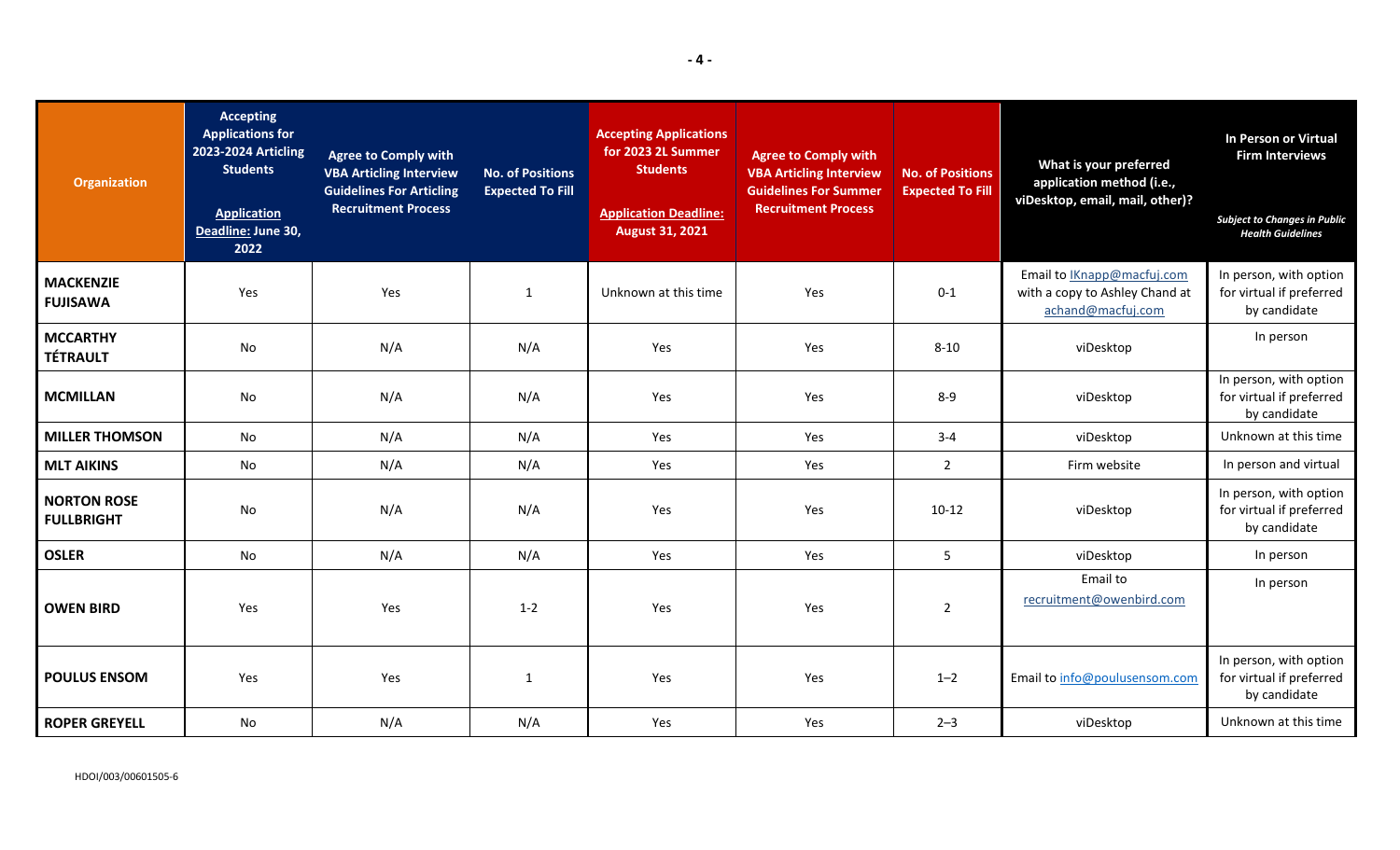| <b>Organization</b>                                          | <b>Accepting</b><br><b>Applications for</b><br><b>2023-2024 Articling</b><br><b>Students</b><br><b>Application</b><br>Deadline: June 30,<br>2022 | <b>Agree to Comply with</b><br><b>VBA Articling Interview</b><br><b>Guidelines For Articling</b><br><b>Recruitment Process</b> | <b>No. of Positions</b><br><b>Expected To Fill</b>       | <b>Accepting Applications</b><br>for 2023 2L Summer<br><b>Students</b><br><b>Application Deadline:</b><br><b>August 31, 2021</b> | <b>Agree to Comply with</b><br><b>VBA Articling Interview</b><br><b>Guidelines For Summer</b><br><b>Recruitment Process</b> | <b>No. of Positions</b><br><b>Expected To Fill</b> | What is your preferred<br>application method (i.e.,<br>viDesktop, email, mail, other)? | In Person or Virtual<br><b>Firm Interviews</b><br><b>Subject to Changes in Public</b><br><b>Health Guidelines</b> |
|--------------------------------------------------------------|--------------------------------------------------------------------------------------------------------------------------------------------------|--------------------------------------------------------------------------------------------------------------------------------|----------------------------------------------------------|----------------------------------------------------------------------------------------------------------------------------------|-----------------------------------------------------------------------------------------------------------------------------|----------------------------------------------------|----------------------------------------------------------------------------------------|-------------------------------------------------------------------------------------------------------------------|
| <b>SANGRA MOLLER</b>                                         | Yes                                                                                                                                              | Yes                                                                                                                            | $1 - 2$                                                  | Yes                                                                                                                              | Yes                                                                                                                         | $1 - 2$                                            | viDesktop                                                                              | In person, with option<br>for virtual if preferred<br>by candidate                                                |
| <b>SEGEV</b>                                                 | Yes                                                                                                                                              | Yes                                                                                                                            | $1 - 2$                                                  | No                                                                                                                               | N/A                                                                                                                         | N/A                                                | Firm website:<br>https://segev.ca/articling-<br>student-applications/                  | Either, depending on<br>needs and location of<br>applicant                                                        |
| <b>SINGLETON</b><br><b>URQUHART</b><br><b>REYNOLDS VOGEL</b> | Yes                                                                                                                                              | Yes                                                                                                                            | $\overline{2}$                                           | Yes                                                                                                                              | Yes                                                                                                                         | $\overline{2}$                                     | viDesktop                                                                              | In person                                                                                                         |
| <b>SLATER VECCHIO</b>                                        | No                                                                                                                                               | N/A                                                                                                                            | N/A                                                      | No                                                                                                                               | N/A                                                                                                                         | N/A                                                | N/A                                                                                    | N/A                                                                                                               |
| <b>STIKEMAN ELLIOTT</b>                                      | No                                                                                                                                               | N/A                                                                                                                            | N/A                                                      | Yes                                                                                                                              | Yes                                                                                                                         | $4 - 5$                                            | viDesktop                                                                              | Unknown at this time                                                                                              |
| <b>THORSTEINSSONS</b>                                        | Yes                                                                                                                                              | Yes                                                                                                                            | $2+$                                                     | Yes                                                                                                                              | Yes                                                                                                                         | $1 - 2$                                            | viDesktop or email                                                                     | In person, with option<br>for virtual if preferred<br>by candidate                                                |
| <b>WATSON GOEPEL</b>                                         | Yes                                                                                                                                              | Yes                                                                                                                            | $1 - 2$                                                  | No                                                                                                                               | N/A                                                                                                                         | N/A                                                | Firm website:<br>https://www.watsongoepel.com/<br>careers/                             | In person, with option<br>for virtual if preferred<br>by candidate                                                |
| <b>WHITELAW</b><br><b>TWINING</b>                            | Yes                                                                                                                                              | Yes                                                                                                                            | Unknown<br>(dependent on<br>summer student<br>retention) | Yes                                                                                                                              | Yes                                                                                                                         | $4 - 6$                                            | viDesktop                                                                              | In person                                                                                                         |